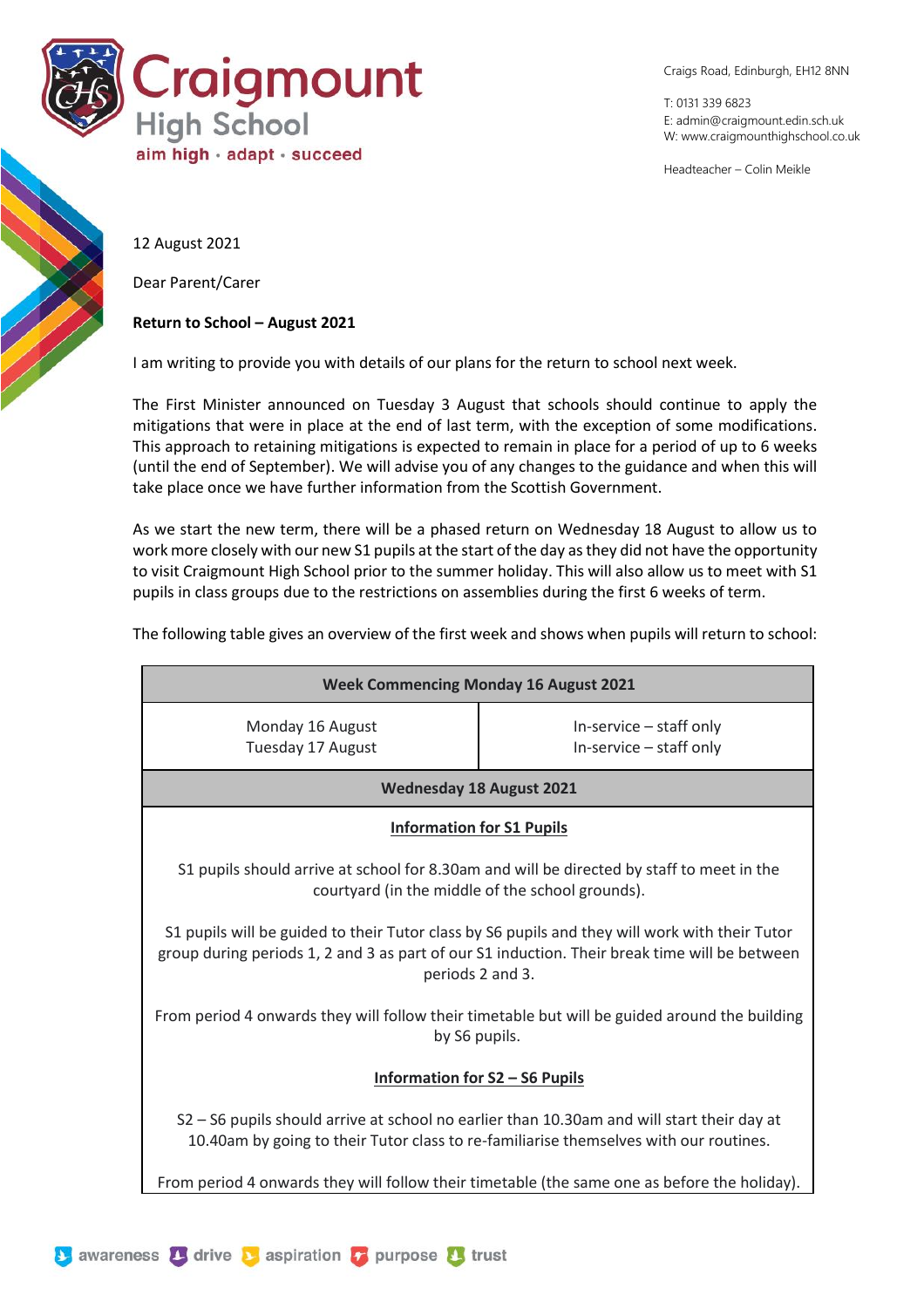## **From Thursday 19 August 2021**

**All** pupils in **all** Year Groups will attend school as normal from the beginning of the school day.

Please note the following important arrangements which will continue:

**BGE pupils (S1, S2 and S3)** should arrive no earlier than 8.20am and proceed directly to their Tutor class when the 'warning bell' sounds at 8.25am. Tutor will start at 8.30am.

**Senior Phase pupils (S4, S5 and S6)** should arrive no earlier than 8.35am and proceed directly to their period 1 class for an 8.40am start.

All pupils will finish school at the same time which is 3.35pm (Monday to Thursday) and 12.20pm (Friday).

We are looking forward to having all our pupils back in school. However, this is not a return to normality and the guidelines for schools differ in places from those in wider society due to the unique features of the school environment. We will therefore still have the following arrangements in place:

- There will continue to be a phased start to the school day as follows:
	- $\circ$  BGE (S1 S3) pupils should arrive for the start of the school day and should be in class by 8.30am. There is a 'warning bell' at 8.25am and pupils should start making their way to class at this time.
	- $\circ$  Senior Phase (S4 S6) pupils should arrive for the start of the school day at 8.40am and go straight to their period 1 class.
- Pupils should enter the building using their designated door. There will be a reminder about which door pupils should use on the first day they return. However, S1 should enter through the stairs leading to the concourse, S3, S5 and S6 should use the main school entrance and S2 and S4 should use the door at the back of the school.
- School uniform is expected and pupils should **not** wear their PE kit to or from school. The updated guidance permits the use of changing rooms for PE and this means that we are returning to our expectations that pupils wear their uniform every day. We issued our uniform policy prior to the holiday and have attached it again to this e-mail for reference.
- Face coverings must continue to be worn at all times (in and out of classes and in the community at lunch). It is expected that pupils bring their own face coverings. However, we have a limited number of face coverings available if a pupil forgets their own.
- Staggered lunches will remain and pupils will be expected to be outside during break and lunch (weather permitting). All pupils can purchase food from the school canteen or S2 to S6 pupils can leave school to purchase lunch.
- Our established protocols for hand sanitising, workspace cleaning and the one-way system will remain in place.
- The requirement for physical distancing between staff and pupils remains in place.